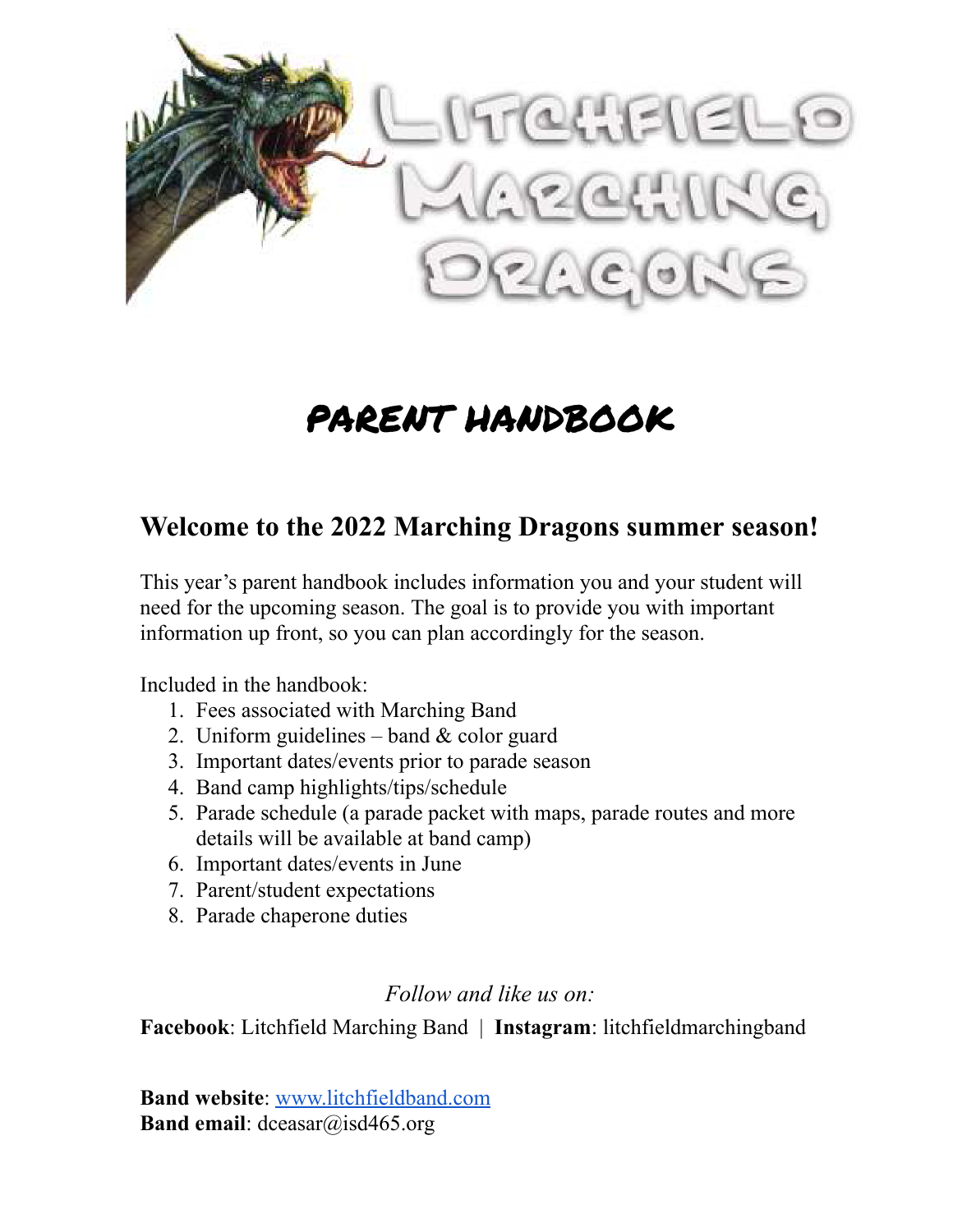### **Fees for the 2022 marching season**

• Activity fee: \$95.00 - *payable to Litchfield High School*

*Payable to Band Boosters:*

For Band and Honor Guard members:

- Band camp: \$65.00
- Band shoes: \$20.00
- Two T-shirts: \$15.00
- Gloves: \$5.00
- Uniform maintenance: \$10.00
- Garment bag: \$10.00

Purchase on your own: black socks. Band members must wear black socks that rise to at least mid-calf with no writing or decoration. NO ankle socks!

For Color Guard:

- Band camp: \$65.00
- Color guard shoes \$22.00
- Two T-shirts: \$15.00
- Color guard costume: cost to be determined
- Garment bag: \$10.00

>> We do not want cost to be the reason a student doesn't participate in marching band. The Band Boosters have set aside money for scholarships to help cover part or all of the cost for students who cannot afford to pay marching band fees. Please talk with Mr. Ceasar privately to make arrangements. We do not offer scholarship funds to pay for the band trip. We also cannot offer scholarship funds to pay for the LHS activity fee; please talk to the high school activities director regarding that payment.

\* All prices are subject to change.

### Optional band trip:

• Myrtle Beach: Cost is approximately \$900. Half of the payment is due at Uniform Night; the remainder is due on the first day of band camp. The band trip is open to band students who currently are in ninth through 12th grades.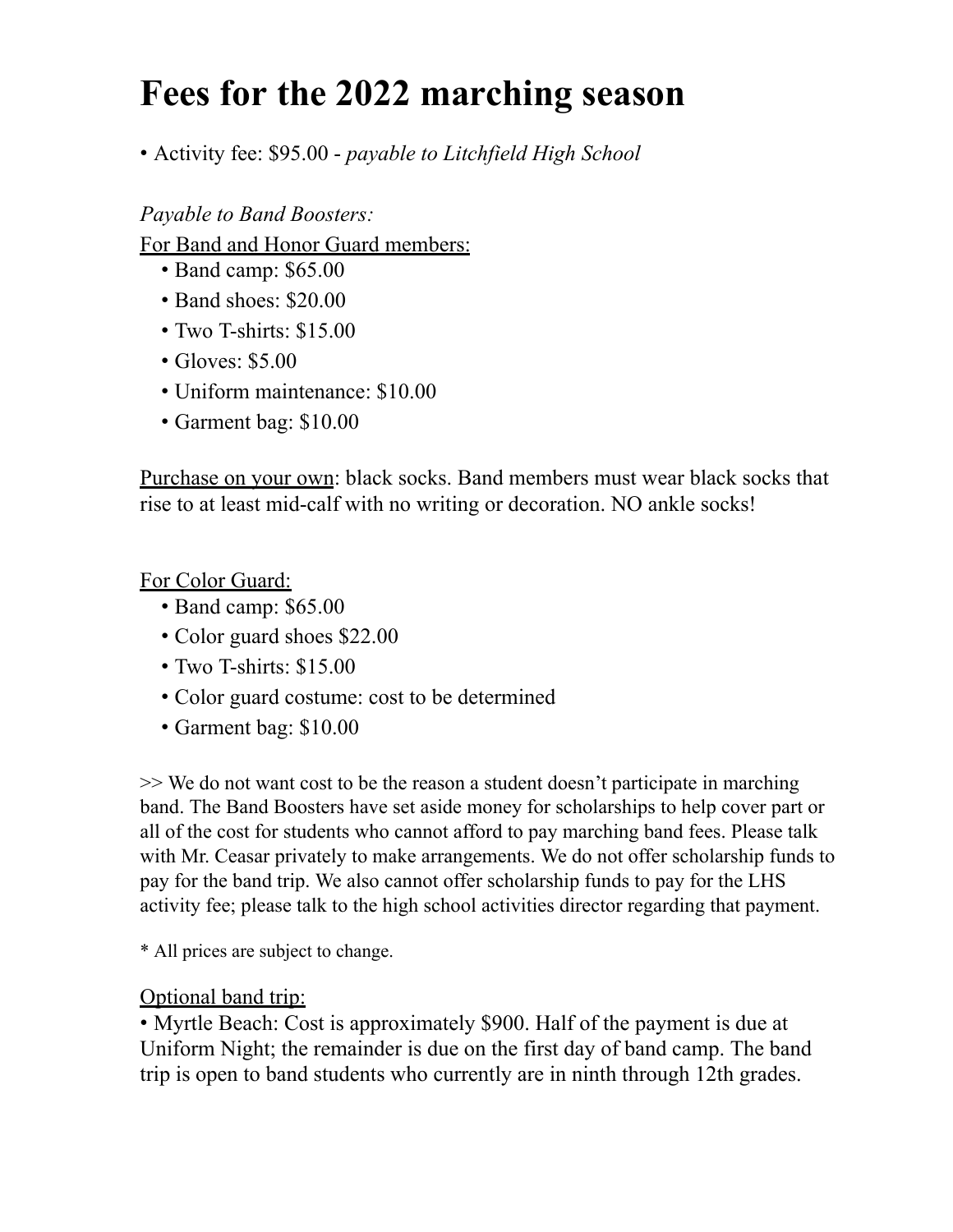# **Uniform guidelines**

To keep our band uniforms in good condition, please follow these guidelines:

**1. Wear deodorant** – Band members sweat a lot during each parade. We cannot wash the uniforms after every parade, and they start to smell after wearing once. It's important to wear deodorant every day. If you do not have any, please see a chaperone before each parade, and we will provide some.

**2. Garment bags** – Uniforms must be properly hung on the hanger that is provided with the uniform, and kept in the garment bag purchased at Uniform Night. Uniforms **CANNOT** be stored in a plastic garment bag. Uniforms tend to be very sweaty after parades; plastic will not allow the fabric to dry completely before the next parade.

**3. The only item allowed to be stored in the garment bag is the uniform**. Shoes, socks, T-shirts, etc., cannot be stored in the bottom or back pocket of the bag. These items are usually sweaty and smelly after parades. We are trying to keep the uniforms in good condition for many years. Also, things in the bottom of the bag can be heavy, causing the bag to rip out from the bottom. Space in the trailers is at a premium - shoes and other items in the bottom, or back pocket of the bag do not allow us to hang as many bags on each rack. Your child must have a separate bag for all other items apart from their uniform. Chaperones will check the garment bags before they are rolled into the trailer at the end of each parade and remove shoes, socks, etc. It's a good idea to put your child's name in the shoes.

**4. Gloves** - Uniforms will be worn with gloves. A limited number are available from chaperones at each parade, if students forget to bring their pair. We do not loan out gloves. Once they are worn at a parade, they become the student's and must be purchased. Gloves need to be kept clean and in good condition. If they are not, the student will be asked to purchase new ones. Any outstanding bill for gloves purchased at parades or on the trip will be sent to the parents at the end of the season or taken out of their band account.

**5. Color Guard costumes** - The sergeants will tell the Color Guard when to wash their costumes, if they can. Some costumes can be washed using the following procedure:

Turn the costume inside out, place in a pillow case and tie shut. Wash on gentle cycle with 1 tablespoon of detergent. Hang to dry indoors.

**6. Hats** - Marching band hats must be stored in the box they come in and placed on the rack in the trailer.

**7. Band T-Shirts** - Marching band T-shirts must be worn following every parade. After a parade, no student will be allowed to leave the bus if they are not wearing the band shirt from this year. We rely on the color and design of the shirt to allow our chaperones to see our students within a crowd. Please remember to bring your band shirt every time.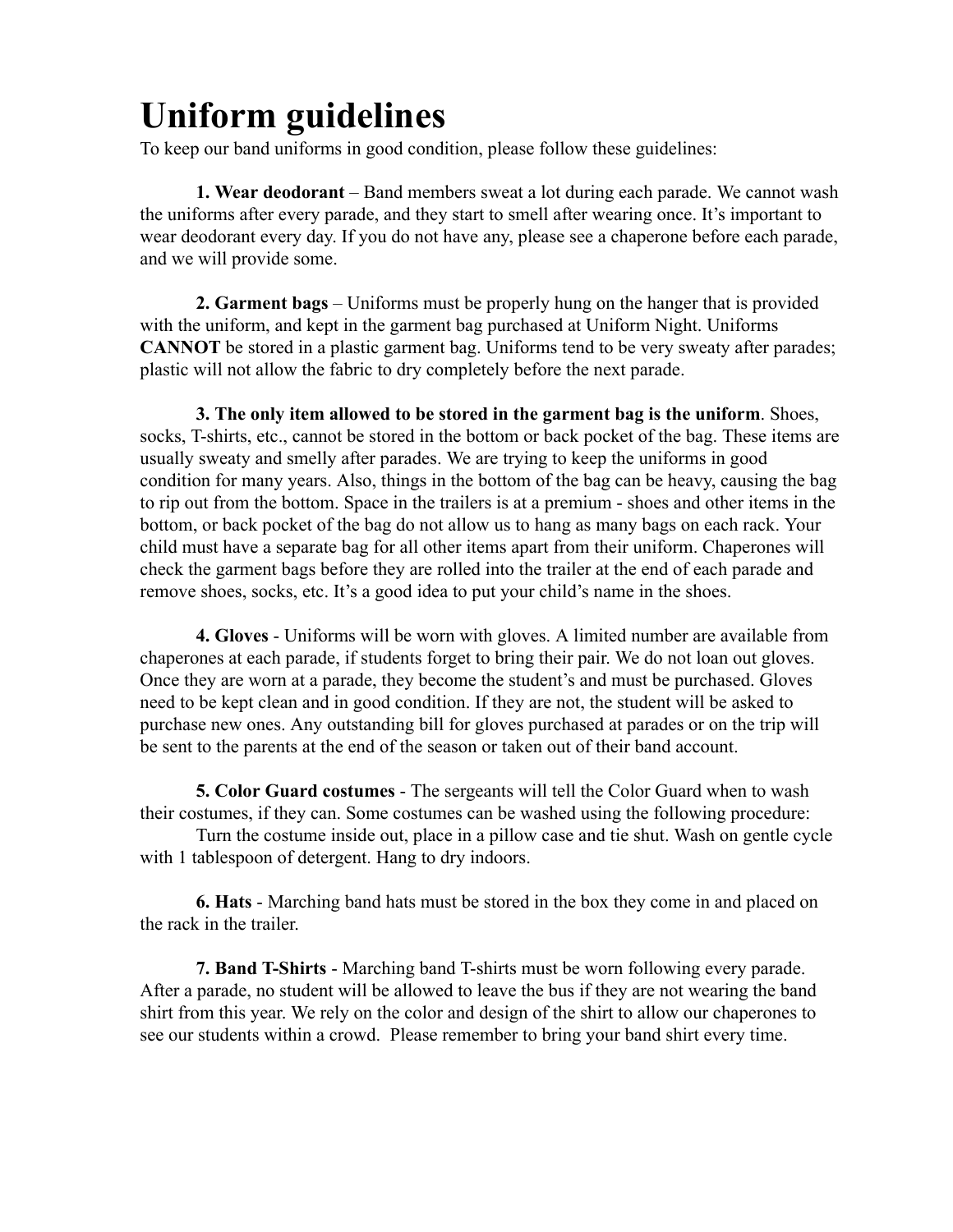## **Mark your calendar**

**April-June: Marching band practice** - Students/parents, see the monthly Marching Dragons calendars for a schedule of sectional and whole band practices.

Drumline and color guard members will receive an additional schedule sheet of rehearsal times to be aware of. Also, check the band website for information that might change and or be revised, www.litchfieldband.com, click on the marching band tab.

**Sunday, April 24: Uniform Night** - Students AND at least one parent MUST attend this night. Students are fitted for a uniform, hat, gloves, and shoes; band fees need to be paid and half of the band trip cost must be paid. Students are scheduled to come based on the grade they are in. From 4-5 p.m. will be 11th- and 12th-graders; 5-6 p.m. are 10th-graders; 6-7 p.m. are ninth-graders; 7-8 p.m. are eighth-graders. Younger siblings who are marching can come with an older sibling at their time. Bring your student's completed medical form.

**Monday, May 30: Litchfield Memorial Day Parade** - All Marching Band members must be at the high school band room by 8:00 a.m. to get dressed in your uniform and warm up. We will march to Central Park and then march and perform in the Memorial Day parade. This is your first chance to perform, so be at your best. You will be done by 11 a.m. Be sure to bring all items to wear with your uniform - shoes, gloves, black socks, etc.

**May 23 - May 31: M&M Week -** Music and Marching basics, 5:00 to 8:00 p.m. at the high school. We will practice on the street for the first time and learn our marching formations. **Music should be memorized** and ready to play for your section leader.

**June 8-10: Band Camp** - Band camp begins. See later in this handbook the schedule for each day, what to bring, etc. These three days will be dedicated to perfecting our show.

### *You must be at these rehearsals. For without you, we cannot be our best.*

### **You will make a big difference if you are at practice working hard, with positive team concepts, and a caring and winning attitude.**

*A special thank you to all parents/guardians for your involvement with the Litchfield Marching Band program. Without each of you, our program could not continue to be successful. We look forward to a great summer. Enjoy watching and cheering on the Marching Dragons, as we take to the streets for the summer parade season.*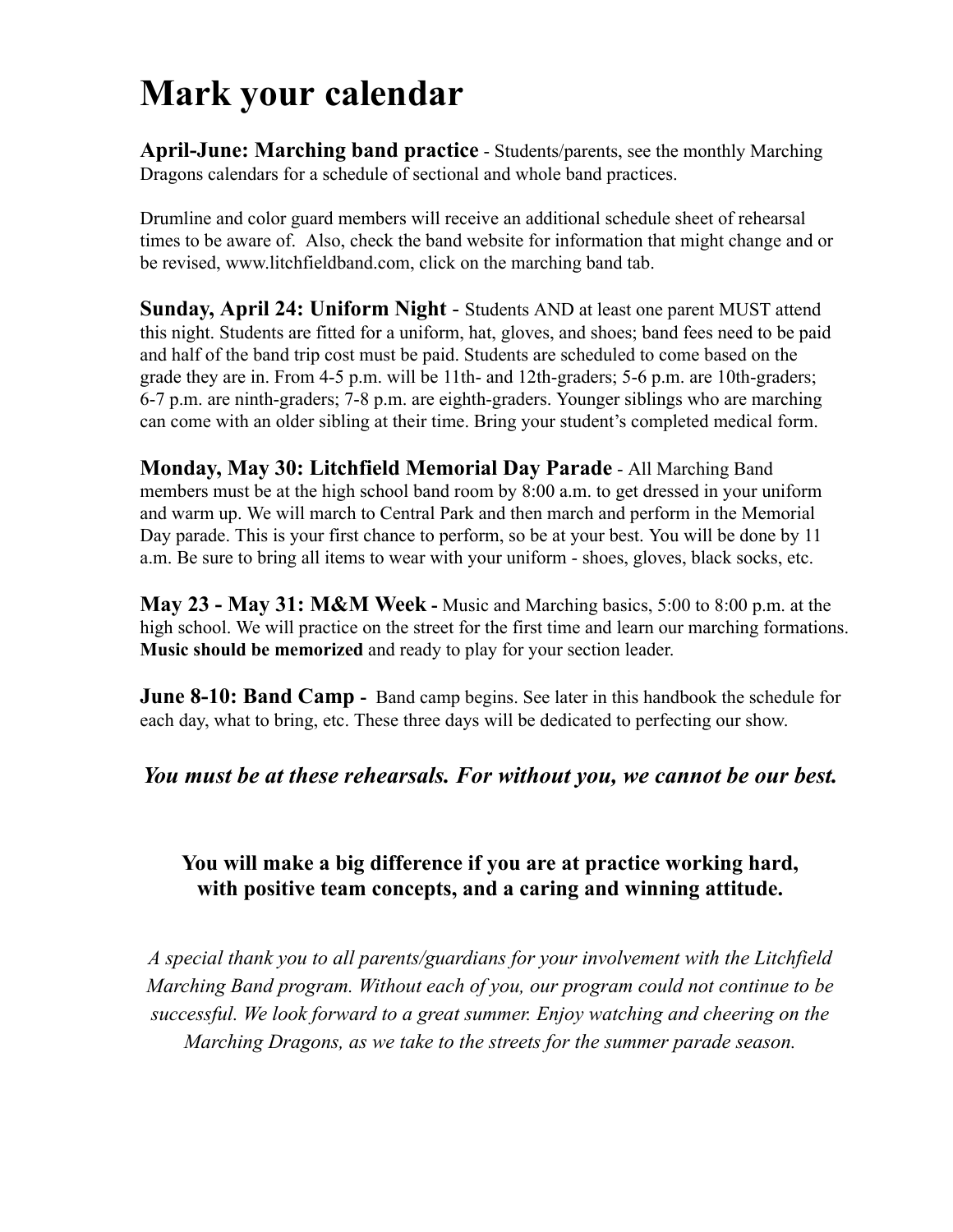# **Band Camp**

Band camp is fun, but it's a lot of work. Come with a water bottle and a positive attitude. Please note: All remaining fees must be paid by the start of band camp. If your student will be going on the band trip, the cost of the trip must be paid in full by the start of band camp.

### **This year's camp will be:**

- June 8-10 (Wednesday Friday) at **Litchfield Civic Arena**
- Check in:  $8:00$  a.m. June  $8$

### **Things you need to know:**

- 1. Students will go home each night of Band Camp to sleep. Students are encouraged to go directly home, shower, rehydrate, get a good night's sleep, and eat a healthy breakfast before coming to band camp the next morning.
- 2. Students will be outside a lot to practice. Please bring and use sunscreen, bring a refillable water bottle, and wear clothes appropriate for sun and rain.
- 3. We will provide lunch and supper, as well as snacks, during camp. If students have a severe food allergy, they should notify Mr. Ceasar ahead of time and provide an EpiPen (if needed) in case of emergency. Students can bring their own food/snacks to eat during meal breaks; however we provide plenty of food.
- 4. The second night of Band Camp, we will have our Sneak Peek dress rehearsal at 7 p.m. for the public. We will wear our full uniforms as a way to get our pre-parade routine in order. The band will run the show around the big block of the high school on the street.

### **What to bring to Band Camp:**

Since we will be at the Litchfield Civic Arena, parents can bring up anything that students forget. However, try to remember the basics:

- Your music and instrument
- Refillable water bottle
- Garment bag/gloves/band shoes/black socks (for Sneak Peek)
- Medications (EpiPen, inhaler, meds taken during the day)

● Toiletries, soap, shampoo/conditioner, towel, deodorant

• Clothes for marching (shorts, T-shirt, sweatpants, sweatshirts/light jacket)

● Night-time clothes/pajamas, pillow, sleeping bag, blow-up bed or mattress

- Tennis shoes/comfortable closed-toe shoes
- Baseball cap, sunglasses
- Sunscreen, Chapstick
- Snacks if you want them (we will have plenty)
- Most importantly, a good attitude!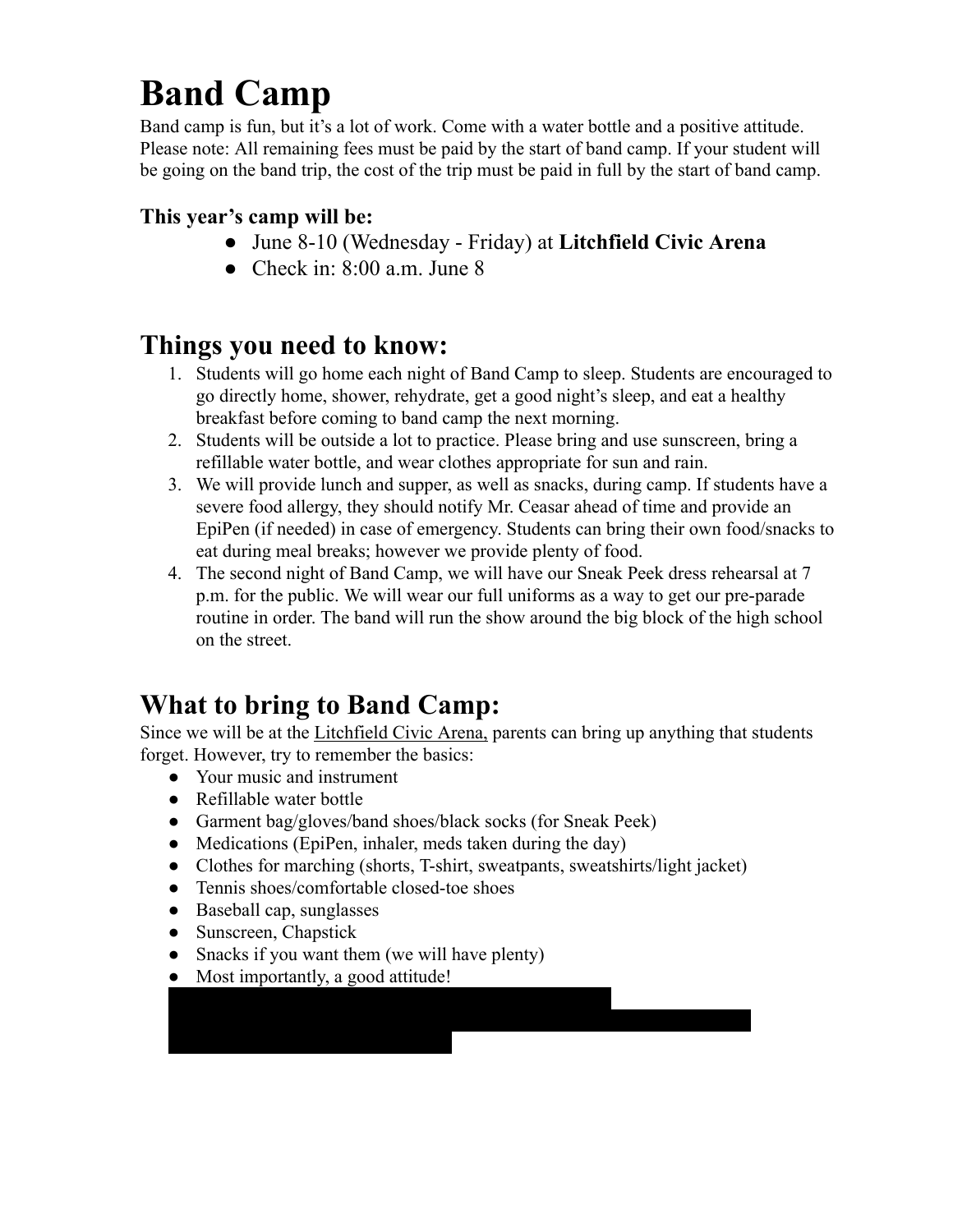## **Band Camp schedule**

Band Camp is a time when the entire band is singularly focused on the goal of becoming a competitive unit on the summer circuit. We bring in additional music staff to help with teaching and critique of the group. Below is a tentative schedule of events for the three days.

### **Wednesday, June 8**

8:00 a.m.: Check in at *Litchfield Civic Arena* 9:00 a.m. - noon: Rehearsal Noon - 1:15 p.m.: Lunch/break 1:15 - 5:00 p.m.: Rehearsal 1:15 - 2:00 p.m.: Sectionals 2:00 - 5:00 p.m.: Full group 5:00 - 6:30 p.m.: Dinner/break 6:30 - 8:00 p.m.: Full group rehearsal 8:30 - 10:00 p.m.: Evening Activity/Free Time

11:15 p.m.: Lights Out (overnight in rooms)

### **Thursday, June 9**

7:00 a.m.: Wake up

7:30-8:30 a.m.: Breakfast 8:00 a.m. - noon: Rehearsal 8:00 - 9:30 a.m.: Full group warm-up 9:30 - 10:00 a.m.: Sectionals 10:00 a.m. - noon: Full group rehearsal Noon - 1:15 p.m.: Lunch/break 1:15 - 5 p.m.: Rehearsal 1:15 - 2:00 p.m.: Sectionals 2:00 - 5:00 p.m.: Full group 5:00 - 6:30 p.m.: Dinner/break 6:30 - 8:00 p.m.: Full group dress rehearsal/Sneak Peek starts at 7 p.m. 8:30 - 11:00 p.m.: Evening activities 11:15 p.m.: Lights Out (overnight in rooms)

### **Friday, June 10**

8:00 a.m.: Wake up

8:00 - 9:00 a.m.: Breakfast 9:00 a.m. - noon: Full Group Rehearsal

*Parents: Please pick up your student(s) at noon if they don't have a car.*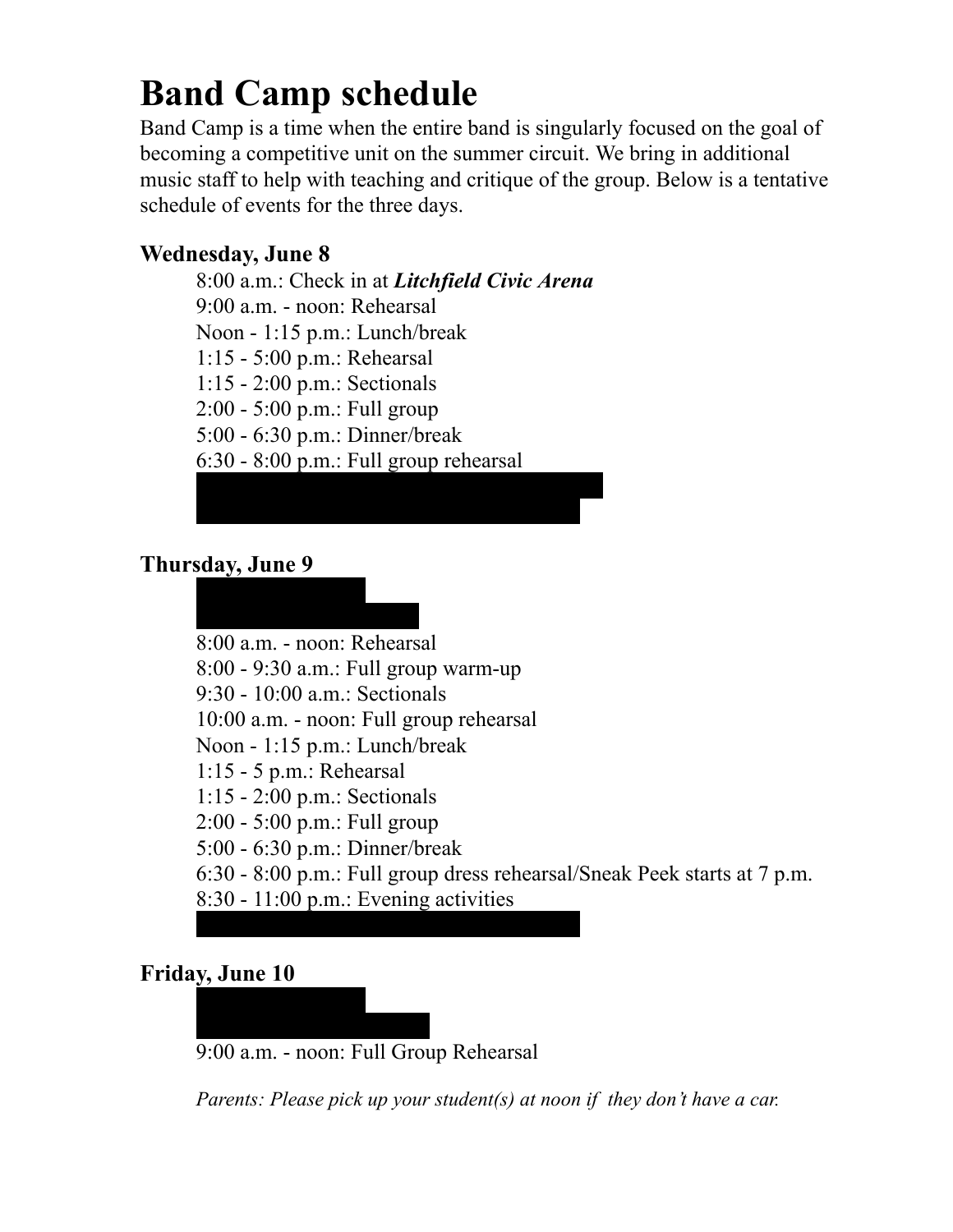### **2022 Parade schedule**

**May 30** - **Memorial Day**: Call time at 8:00 a.m., parade time: 9:15 a.m.

**June 9** - **Sneak Peek**: Band Camp preview show at high school: 7:00 p.m.

**June 12** - **Albertville**: Depart at 10:00 a.m., parade time: 12:30 p.m.

**June 13** - **Litchfield Parade of Bands**: Call time 5:00 pm, parade time: 6:00 p.m.

**June 14** - **Benson**: Depart at 3:30 p.m., parade time: 6:30 p.m.

**June 18** - **Montevideo**: Depart at 8:30 a.m., parade time: 11:00 a.m.

**June 18** - **Waconia**: Depart from Montevideo, parade time: 6:00 p.m.

**June 19** - **Hutchinson**: Depart at 11:00 a.m., parade time: 1:00 p.m.

**June 25** - **Glencoe** (exhibition): Depart at 9:00 a.m., parade time: 11:00 a.m.

**June 25** - **Eden Valley** (exhibition): Depart at 4:30 p.m., parade time: 6:00 p.m.

**June 26** - **Lake City**: Depart at 9:00 a.m., parade time: 2:00 p.m.

**June 27** - **Roseville**: Depart at 2:30 p.m., parade time: 6:15 p.m.

**June 30-July 6** (tentative): Myrtle Beach band trip (optional, 9-12th grades only)

**July 9** - **Litchfield Watercade**: Call time at 5:30 p.m., parade time: 6:00 p.m.

### **Parade depart times**

Depart times are typically calculated using drive time and warm-up before the start time of the parade. Some variations do occur in both directions, determined by distance of parade and parade placement. Call time for students and chaperones will be prior to the departure time. These times are subject to change, so please pay attention to last-minute notifications.

### **Practices**

Practices sometimes are held on mornings between parades from 7:00 to 9:00 a.m., depending on the amount of practice needed. Summer school students and driver's education students are released from band practice early to attend those classes. Practices will proceed even on rainy days.

# **WE ARE GOING TO ROCK!**

. . . . . . . . . . . . . . . . . . .

Invite family and friends to join you in liking us on: **Facebook**: Litchfield Marching Band | **Instagram**: litchfieldmarchingband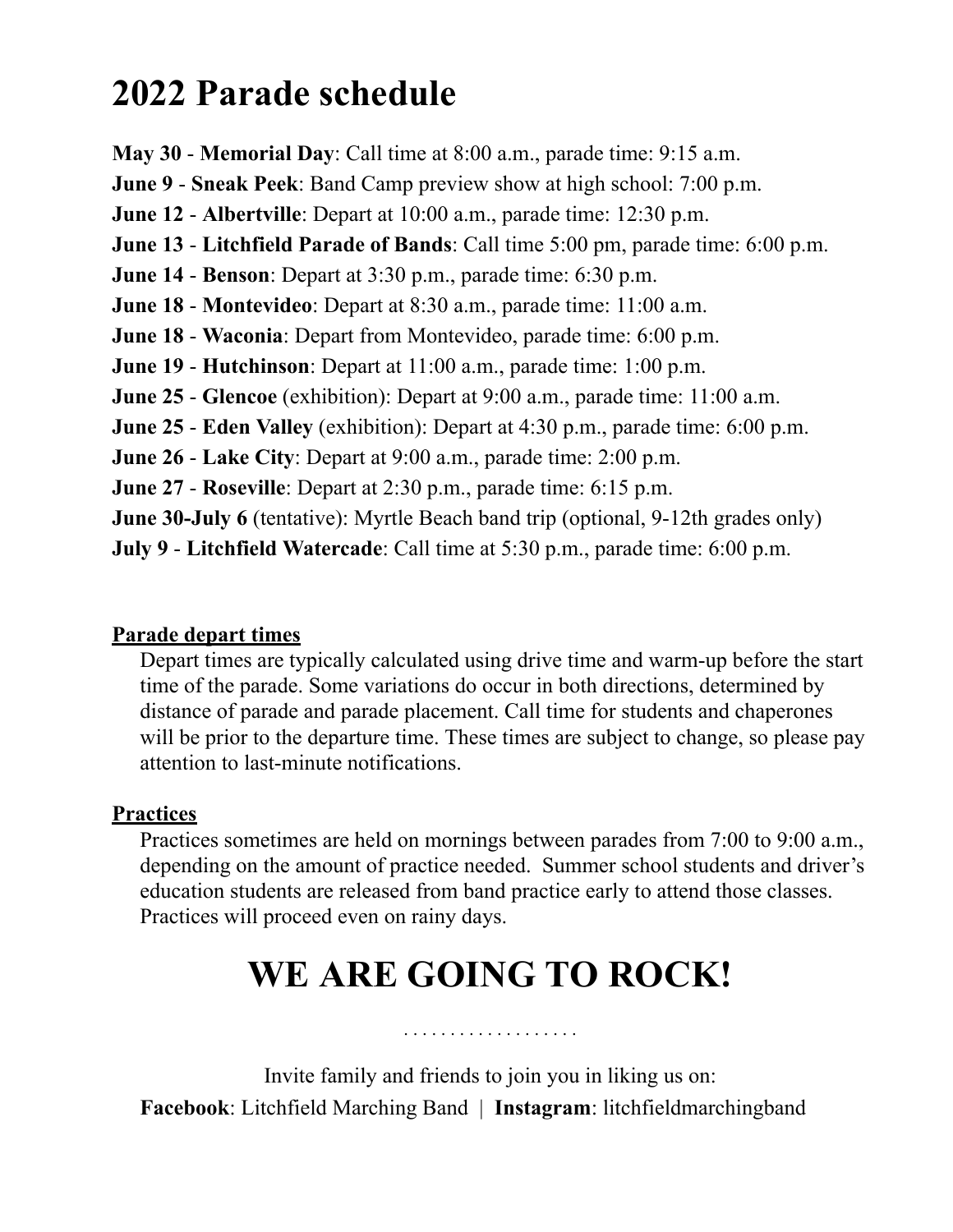# **Litchfield Parade of Bands - June 13**

This is one of the best bands-only parades in the state. Our community will have a chance to support us, and we will provide them with entertainment from our hometown band as well as other marching bands from across the state. Encourage friends and family to attend for great music and food!

# **Marching Band photos - June 13**

Individual, section and large group photos are taken the same day as the Litchfield Parade of Bands. Photo times and location to be determined. Tentative photo schedule at Central Park:

- $\bullet$  1:20 p.m. Low Brass & Trombones
- $\bullet$  1:40 p.m. Flutes & Trumpets
- $\bullet$  2:00 p.m. Drumline
- 2:20 p.m. Alto Saxes and Mellos Tenor Saxes
- 2:40 p.m. Clarinets and Honor Guard/Props
- 3:00 p.m. Color Guard
- **● 4:00 p.m. - Full group photo at location TBD**

If you would like to order individual and section photos, Country Gallery envelopes will be given to all students the week of Parade of Bands. The full group photo will be taken by Dan Gelle and will be available in digital format by the end of the season.

## **Important notes**

- **Grades matter** Students who fail a spring quarter class cannot march until the school allows it.
- **Medical forms** must be returned to the drum major by Uniform Night. Students will not be allowed to march without this form on file.
- **Marching band fees** All fees must be paid in full by the first day of band camp. Your LHS student activity fee must be paid to the LHS office. All marching band fees and band camp fees must be paid to the Band Boosters.
- **Band trip payment** Half of the band trip cost must be paid at Uniform Night. The remaining amount must be paid by the first day of band camp. **Any deposits or payments made toward a band trip are non-refundable**. We make plans based on the number of students going on the trip and must pay for many trip costs upfront.
- **Rested, fed and hydrated** Make sure your son/daughter has plenty of rest, eaten well and drinks plenty of fluids **before** practices and especially **before** parades. Students should bring water to practices. Students are required to bring a full water bottle on the bus to each parade, and they must drink that water before stepping off the bus so they are hydrated and ready to march.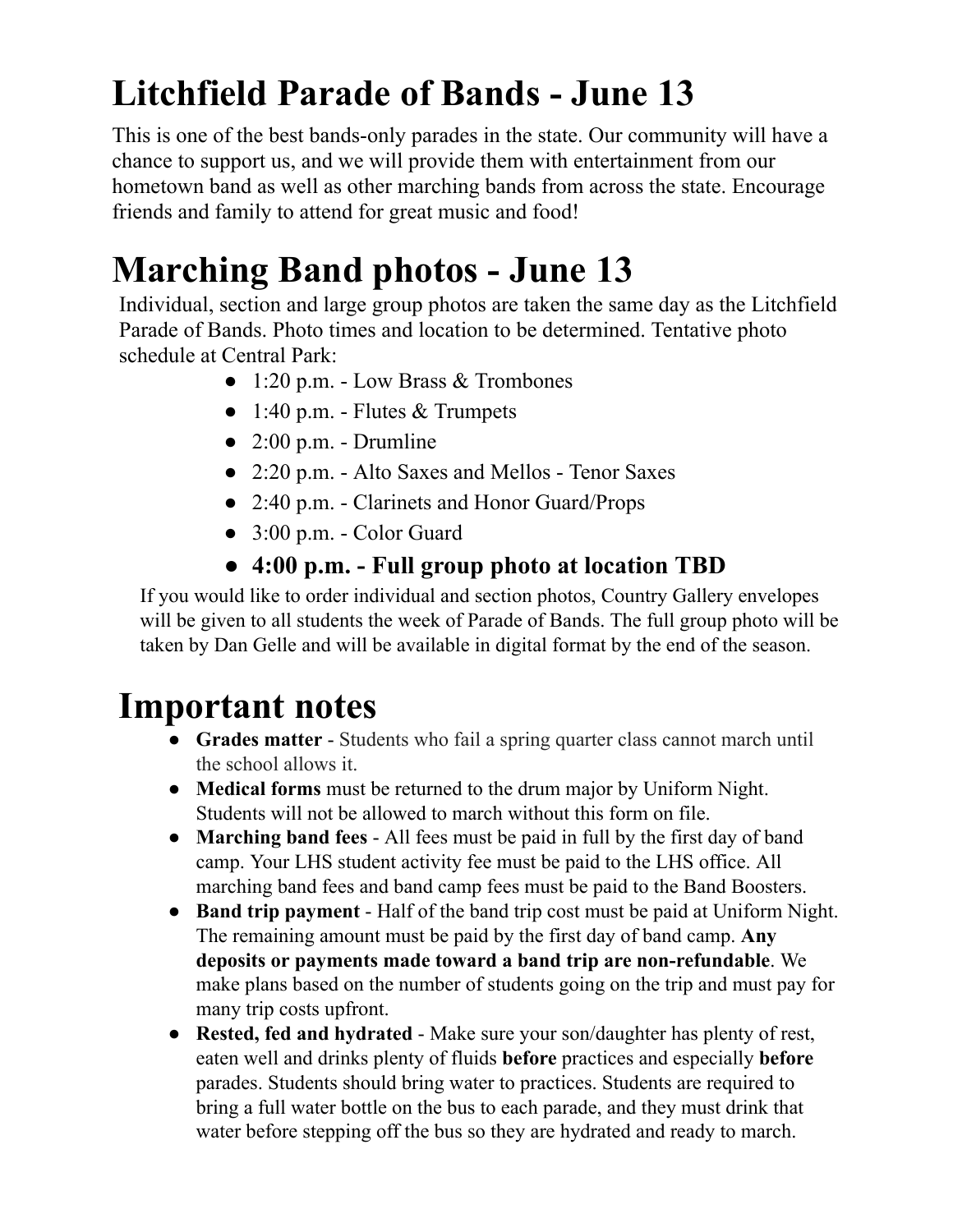## **What to expect for Parade Days**

- **Parade Day call times** The call time for parade days is 30 minutes before the depart time unless otherwise changed by the director. Some pre-departure meetings will happen on days when judges' comments will be evaluated as a group for deeper learning. Those changes of call time will be announced on the trip home from the previous event and will be followed up with a Remind text.
- **Traveling on the bus** Our trips out of town will be on motorcoach buses equipped with air-conditioning and bathrooms. While on the bus, if you have a need for something urgent, please ask the bus chaperones for help.
- **Food and water** Some of our band trips are a few hours away and happen between meal times. It is advisable to bring a small cooler or bag with snacks and/or meals to eat while traveling before and after the parade. Water will be provided after the parade; however, bring a full, refillable water bottle to drink on the bus before and after the parade.
- **DVDs/movies** (PG-13 or lower) can be watched on the bus. Discretion will be used by the chaperones to stop or not allow movies to be played.
- **● Parents can bring students home:** Parents are welcome to bring their student home after a parade but must provide a written note to their bus chaperone and must be present to pick them up. (We can not release students to go find any parents in a different location.)

# **Band chaperone duties**

The band depends on chaperones to help at parades. Please consider volunteering. It's a fun way to get to know the students and hear great music!

### **Prior to departure**

1. Arrive at Litchfield High School parking lot at least 15 minutes before student call time.

2. Attend a brief instructional meeting with the other chaperones and Band Booster officers for chaperone job assignments and bus assignments.

- 3. Fill coolers with ice and water.
- 4. Pull out racks from trailers so students can load their instruments and uniforms onto racks.
- 5. Load racks back into trailers and secure.
- 7. Check with Band Booster officers for other duties.

### **On the bus**

1. Sit in the front of the bus – at least two chaperones per bus.

2. Before departing, refer to the binder on the bus which has a list of students on the bus. Ask students on your bus to count off and be sure everyone is on the bus. If a student is absent/not excused, notify Mr. Caesar on bus 1 before leaving and note it on the roll call list.

3. Students may bring DVDs (PG or PG-13 only) to watch on the bus system.